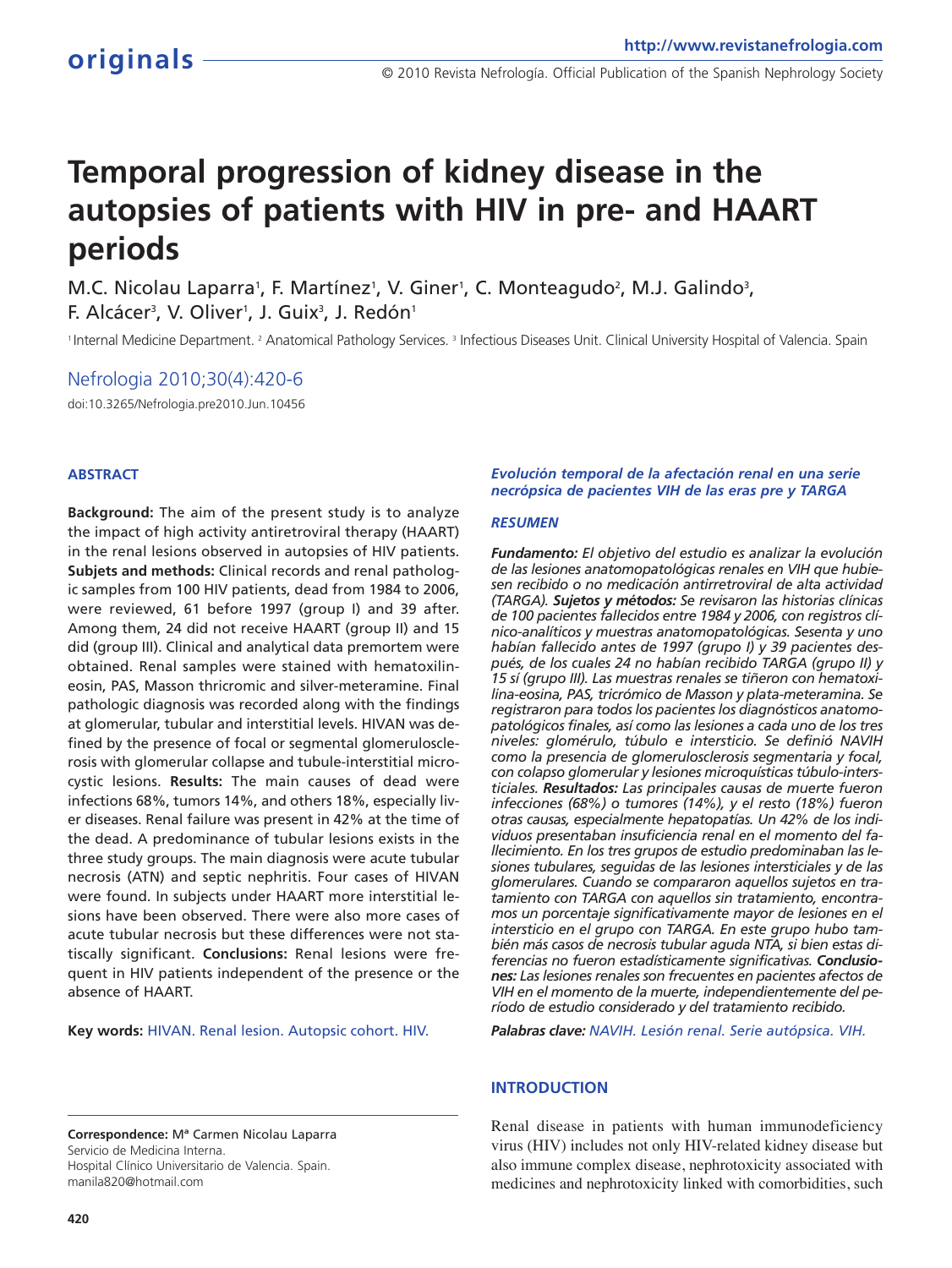as diabetes, hypertension and coinfection with hepatitis B and C.1-5 While its relevance is not indicated in clinical studies, given that it is presented together with other processes, its rate of recurrence is high in autopsy findings, ranging between 30% and 80%, with a predominance of tubulointerstitial lesions.6-16 In Spain, the two studies conducted so far included only patients in the period prior to receiving a highly active antiretroviral therapy (pre-HAART). Although these studies displayed different rates of disease (53.8 and 93.4%, respectively), they both showed a predominance of tubulointerstitial lesions.12,17

The introduction of the highly active antiretroviral therapy (HAART) has succeeded in increasing the survival rate of patients with HIV. This has led to the emergence of new diseases and complications, related to both HIV infection and treatment,<sup>18-21</sup> in addition to a change in the causes of death. The aim of this study is to make a temporal evaluation of renal disease in the autopsies of patients with HIV, including patients in pre- and post-HAART.

#### **MATERIALS AND METHODS**

This is a retrospective study of 100 autopsies of patients with HIV, who died between 1984 and 2006 in a tertiary hospital in Valencia.

The deceased were temporarily grouped according to the year of death: 61 (group I), who died before 1997 (pre-HAART period), and 39 (group II), who died after 1997. In the latter group, the patients were further classified according to whether or not they had received HAART: 24 had not been treated with HAART (group II) and 15 had (group III), depending on the availability of such treatment at that time.

The patients of group I, that is, those who passed away prior to 1997 (pre-HAART period), correspond to the study of an autopsy cohort published by our team, which had been previously carried out in our hospital.<sup>17</sup> We have therefore used the same methodology for the analysis of the patients in groups II and III (HAART period) in order to make comparisons and to be able to get an overview of the progression of renal disease in patients with HIV in both preand HAART periods.

Therefore, following the same methodology as in the previous study,<sup>17</sup> we collected retrospectively from patient records the following data: age at the time of diagnosis of HIV infection, age at the time of death, causes of death, route of infection, antiretroviral therapy and renal function assessed by the levels of creatinine on admission and at the time of death. We considered as kidney failure serum creatinine levels greater than 1.3 or 1.2 mg/dl for men and women respectively, and as HAART therapy the treatment

that combined at least three or more drugs. We identified three main causes of death: infection, neoplasia and others, including liver disease.

For the study of autopsy kidney specimens, we followed the same methodology described in the previous study.<sup>17</sup> Kidney samples were placed in 4% neutral formaldehyde, embedded in paraffin and stained with haematoxylin-eosin, PAS, Masson's trichromic staining and silver-methenamine. We considered separately the lesions to different kidney structures: glomerular, tubular and interstitial. We later made a renal anatomopathological diagnosis based on the findings at various levels and the clinical information. We considered as septic nephritis the acute suppurative interstitial inflammation caused by infection. In these cases, there is a limited leukocyte infiltration to the interstitial tissue. This corresponds to the initial stages of acute pyelonephritis, where scattered foci of interstitial suppurative inflammation can be found, either as independent focal abscesses or as wedge-shaped suppurative areas that tend to coalesce. HIVassociated nephropathy (HIVAN) was defined as the presence of collapsing focal segmental glomerulosclerosis, associated with the presence of tubular microcystic dilatations.<sup>22</sup>

#### **Statistical analysis**

The numeric variables are expressed as the mean and the standard deviation. The prevalence of each of the anatomopathological lesions is expressed in both absolute numbers and percentages. To compare the variables between groups, we applied the ANOVA test for quantitative variables and the chi-square test for qualitative variables, using the statistical program SPSS version 12 for Windows (SPSS Inc. Headquarters, 233 S. Wacker Drive, 11th floor, Chicago, Illinois).

#### **RESULTS**

#### **General characteristics**

Table 1 shows the clinical characteristics of the sample. Our population consists of only white HIV patients in stages C2 and C3 (95%). There is a predominance of male patients in the three groups (78%), with an average age of 36.5 years. In this regard, it should be noted that the patients in group III, who had received HAART, were older at the time of death (an average of 41.9 years compared with 36.9 years,  $p =$ 0.003) and that the illness had evolved over a longer period of time (an average of 5 years compared with 3.1,  $p \lt$ 0.001). The most common route of infection (59%) in the three groups was PDU (Parenteral Drug User). Moreover, the most common cause of death in patients without HAART was infection (groups I and II). On the other hand, the most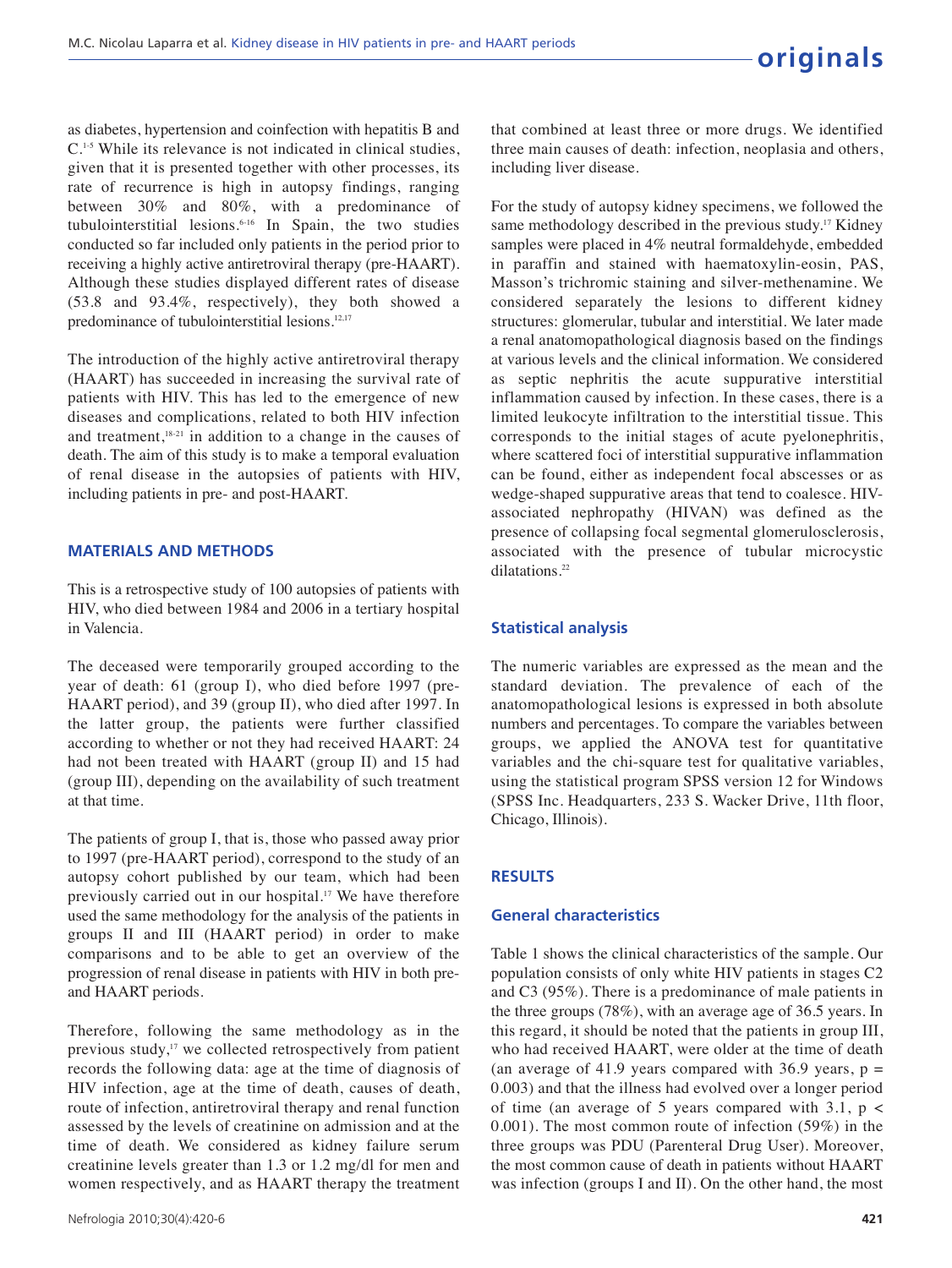#### **Table 1.** Sample characteristics

|                                            | 1984-1997<br>$(n = 61)$ | 1997-2006<br>$(n = 39)$         |                                      |  |
|--------------------------------------------|-------------------------|---------------------------------|--------------------------------------|--|
|                                            |                         |                                 |                                      |  |
|                                            |                         | <b>No HAART</b>                 | <b>HAART</b><br>$(n = 15)$           |  |
|                                            |                         | $(n = 24)$                      |                                      |  |
| Age (years)                                | 36.9(8.4)               | 38.9 (6.4) <sup>a</sup> (0.014) | 41.9 (13.3) <sup>a</sup> (0.003)     |  |
| Gender (M/F)                               | 51/10                   | 19/5                            | 10/5                                 |  |
| Time elapsed since a HIV diagnosis (years) | 3.1(2.9)                | 4.2(4.7)                        | $5.0$ $(3.9)$ <sup>a</sup> $(0.000)$ |  |
| De novo HIV diagnosis (n/%)                | 18/29.5                 | 8/36.4                          | $O/Oa,b$ (0.013) (0.005)             |  |
| Infection route (n/%):                     |                         |                                 |                                      |  |
| - PDU                                      | 34/58.6                 | 16/66.7                         | 9/60.0                               |  |
| - Heterosexuality                          | 7/12.5                  | 1/4.2                           | 3/20                                 |  |
| - Homosexuality                            | 8/13.1                  | 1/4.2                           | 2/13.3                               |  |
| - Blood transfusion                        | 4/6.6                   | 0/0                             | O/O                                  |  |
| - Unknown                                  | 5/8.2                   | $6/25$ <sup>a</sup> (0.038)     | 1/6.6                                |  |
| Causes of death (n/%):                     |                         |                                 |                                      |  |
| - Infections                               | 47/77.0                 | 16/66.7                         | 5/33.3a,b (0.042) (0.001)            |  |
| - Neoplasias                               | 6/9.8                   | 4/16.7                          | 4/26.6                               |  |
| - Liver diseases and others                | 7/11.5                  | 4/16.7                          | $6/40^{\circ}$ (0.009)               |  |
| Creatinine levels on admission (mg/dl)     | 1.00(0.3)               | $0.89(0.25)^{a}(0.001)$         | 0.97(0.33)                           |  |
| Final creatinine (mg/dl)                   | 1.40(1.0)               | 1.37(1.20)                      | $2.10(2.5)$ <sup>a</sup> (0.033)     |  |
| Kidney failure (n/%)                       | 27/44.3                 | 10/45.5                         | 5/35.7                               |  |
|                                            |                         |                                 |                                      |  |

Values expressed as mean (standard deviation), except where indicated

M: men; F: women; PDU: parenteral drug user; HIV: human immunodeficiency virus

<sup>a</sup> Significant differences ( $p < 0.05$ ) between group I (1984-1997) and the rest of the groups

b Significant differences (p < 0.05) between groups II and III

common causes of death in those who received HAART (group III) were liver diseases and others (40% compared with 11.5%, p  $= 0.009$ ), although there was a higher rate of neoplastic disease as a cause of death (26.6% compared with 9.8%). Finally, the mean values of creatinine at the time of death were significantly higher in group III (2.10 compared to  $1.40$ ,  $p = 0.033$ ), although there was no difference in the percentage of patients with kidney failure in any of the three groups.

# **Renal disease**

Table 2 shows the morphological alterations found in the histopathological examination of the kidney during autopsy. In all three groups, there is a predominance of tubular lesions, followed by interstitial and glomerular lesions.

The percentage of tubular lesions was very high in all three groups (96.7%, 91.6% and 93.2% respectively), while the most common lesion in all the groups was acute tubular necrosis (42.6%, 62.5% and 60%, respectively), followed by abscesses (8.2%, 12.5% and 6.6%, respectively).

The main interstitial lesion in the three groups was mononuclear infiltrate, followed by septic nephritis and the presence of calcifications.

**422**

Concerning glomerular lesions, the results were very different. In the first group, the findings indicate mesangial disease (defined as mesangial cell proliferation or matrix increase, without alterations in the capillary wall, or epithelial cell proliferation or subendothelial or extramembranous deposits). It was present in almost one third of the samples. However, in the other groups there was a clear predominance of one glomerular lesion over the others.

When comparing the patients in group III with the rest, there were no significant differences in the prevalence of glomerular and tubular lesions. On the other hand, there were significant differences concerning interstitial lesions. There was a considerably higher percentage of lesions at this level in the patients treated with HAART (93.3% compared to  $60.7\%$ ,  $p = 0.015$ ), with a higher incidence rate of mononuclear infiltration, calcifications and other lesions.

# **Diagnoses of renal lesions**

The primary final diagnoses are shown in Table 3. In group I (pre-HAART), there was a predominance of infections (septic nephritis, which also includes abscesses, miliary tuberculosis and fungal infiltration) and acute tubular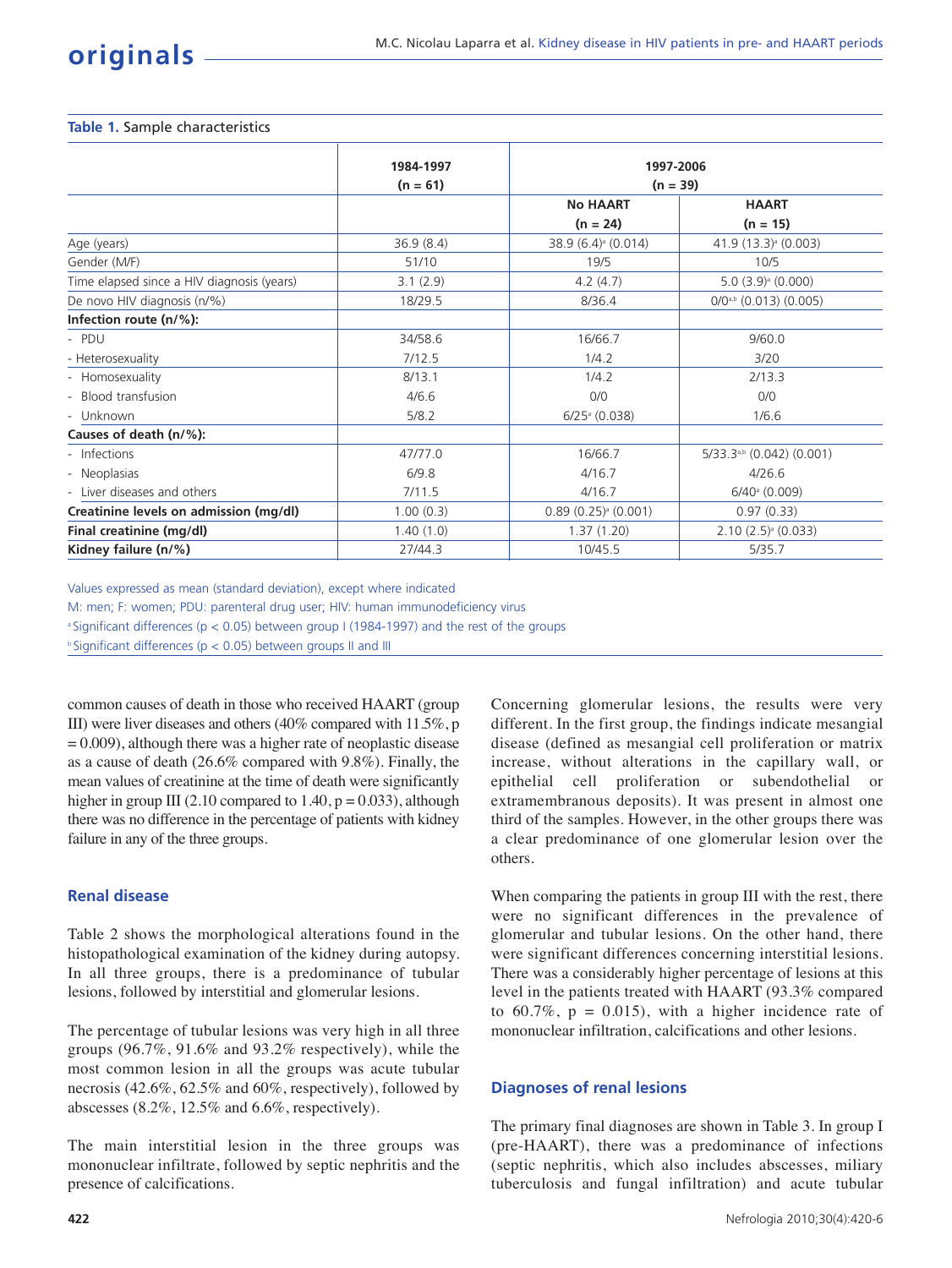#### **Table 2.** Description of renal lesions observed

|                                   | 1984-1997  |                         |              |
|-----------------------------------|------------|-------------------------|--------------|
|                                   |            | 1997-2006<br>$(n = 39)$ |              |
|                                   | $(n = 61)$ | <b>No HAART</b>         | <b>HAART</b> |
|                                   |            | $(n = 24)$              | $(n = 15)$   |
| <b>Glomerular lesions</b>         |            |                         |              |
| - No lesions                      | 27(44.3)   | 10(41.6)                | 8(53.3)      |
| - Diffuse mesangial proliferation | 10(16.4)   | 1(4.1)                  | 1(6.6)       |
| - Focal mesangial proliferation   | 7(11.5)    | 2(8.3)                  | 1(6.6)       |
| - Abscesses                       | 4(6.6)     | 3(12.5)                 | 1(6.6)       |
| - Focal segmental sclerosis       | 2(3.3)     | 2(8.3)                  | 2(13.3)      |
| - Diffuse sclerosis               | 2(3.3)     | 2(8.3)                  | 1(6.6)       |
| - Others                          | 9(14.8)    | 4(16.6)                 | 1(6.6)       |
| <b>Tubular lesions</b>            |            |                         |              |
| - No lesions                      | 2(3.3)     | 2(8.3)                  | 1(6.6)       |
| - Acute tubular necrosis          | 26 (42.6)  | 15(62.5)                | 9(60)        |
| - Cystic dilatation               | 10(16.4)   | 0(0)                    | 2(13.3)      |
| - Abscesses                       | 5(8.2)     | 3(12.5)                 | 1(6.6)       |
| - Calcification                   | 1(1.6)     | 0(0)                    | 0(0)         |
| - Others                          | 17(27.9)   | 4(16.6)                 | 2(13.3)      |
| <b>Interstitial lesions</b>       |            |                         |              |
| - No lesions                      | 24 (39.3)  | 11(45.8)                | 1(6.6)       |
| - Mononuclear infiltrate          | 24(39.3)   | 5(20.8)                 | 6(40)        |
| - Septic nephritis                | 9(14.8)    | 4(16.6)                 | 2(13.3)      |
| - Calcification                   | 2(3.3)     | 1(4.1)                  | 2(13.3)      |
| - Neoplastic infiltration         | 1(1.6)     | 1(4.1)                  | 0(0)         |
| - Others                          | 1(1.7)     | 2(8.3)                  | 4(26.7)      |

necrosis was the second diagnosis in order of frequency. However, in groups II and III, the primary final diagnosis was Acute Tubular Necrosis (ATN), followed by septic nephritis. Four cases were compatible with HIV-associated nephropathy (HIVAN), two in group I, one in group II and one in group III. It should be noted that none of the four patients were black. In addition, the typical initial progression of the renal function impairment with proteinuria only took place in group III, having diagnosed HIVAN by means of a renal biopsy. Only this patient received antiretroviral treatment with zidovudine, lamivudine and saquinavir, corticosteroids and angiotensinconverting enzyme inhibitors (ACE inhibitors), which improved and stabilise the patient's condition and prolonged their survival. In the end, the patient required peritoneal dialysis and died more than a year after the start of the dialysis due to panlobular pneumonia. In the remaining patients, the diagnosis was made following the results of the renal autopsy samples.

The patients treated with HAART had a higher prevalence of ATN, although the difference was not statistically significant (21.2% in patients without treatment [groups I and II] compared to 40% in patients treated with HAART [group III] respectively;  $p = 0,116$ .

#### **DISCUSSION**

The results of this study confirm the high prevalence of renal anatomopathological lesions in patients with HIV, regardless of the study period considered and the treatment received. Furthermore, they highlight their heterogeneity, being tubulointerstitial lesions more frequent than the glomerular ones. The same distribution of lesions has already been described in other previously published studies, corresponding mainly to patients in pre-HAART who have not received antiretroviral treatment.6-17 The high prevalence of PDU as an HIV transmission route, the frequent coinfection with the hepatitis C virus (HCV) – present in 73.7% of the total sample – and the advanced stage of HIV infection could explain the high prevalence of renal disease found in our study, which was superior to that reported in other studies.<sup>7,13-15</sup> However, this histopathological damage is hard to identify in the analysis, since the creatinine levels on admission had a mean of 1.00 (0.3), 0.89 (0.25) and 0.97 (0.33) in the three groups, respectively. This was already described in the Spanish study by Martinez et al.,<sup>12</sup> in which only 10% of the patients had a clinical correlation. Similarly, in the study by Wyatt et al.,<sup>30</sup> in which they used the glomerular filtration and proteinuria rates (more specific than creatinine) to define chronic renal failure, more than half the renal pathology observed could have been overlooked.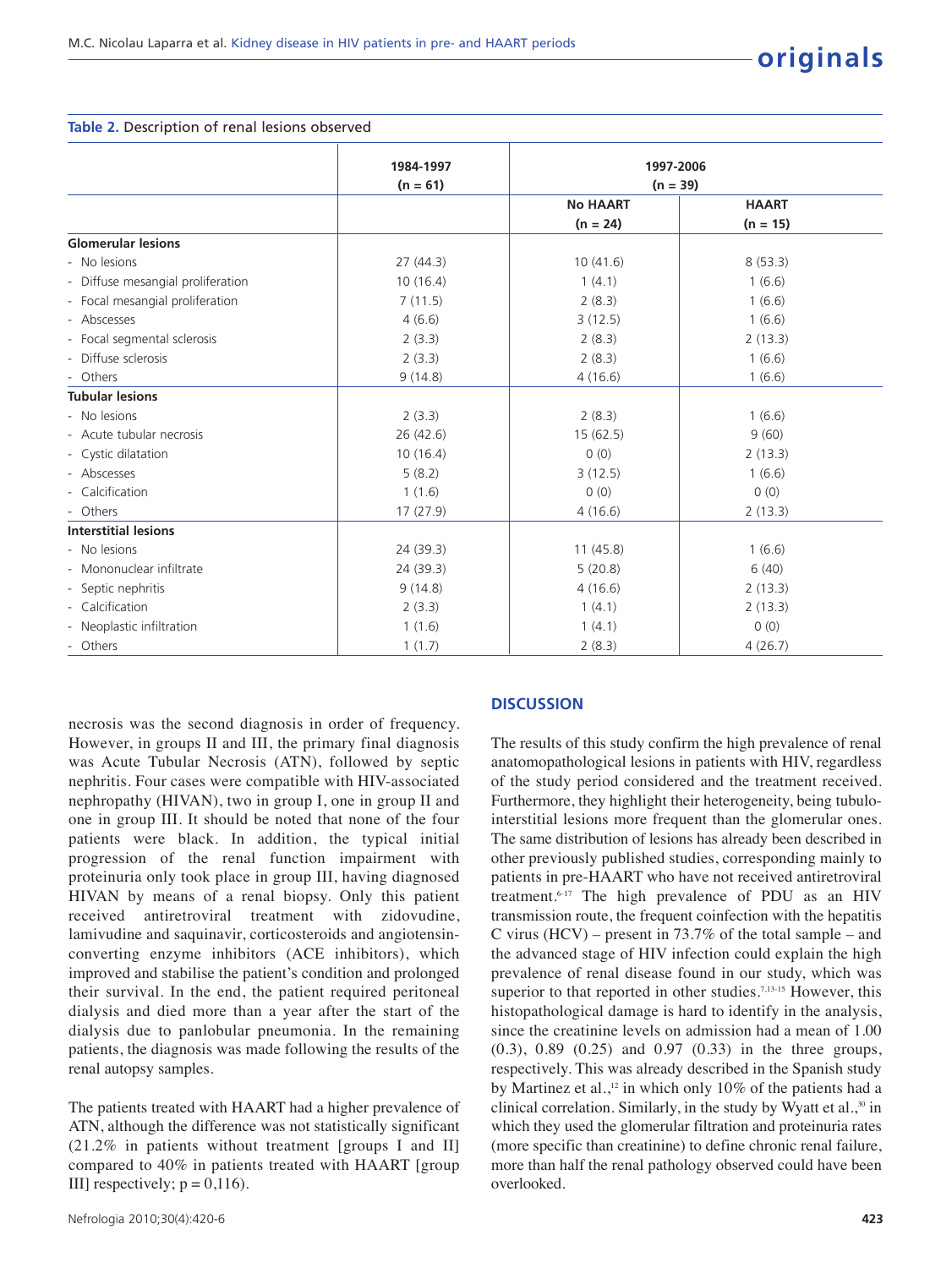#### **Table 3.** Diagnoses of renal lesions

|                                                      | 1984-1997<br>$(n = 61)$ | 1997-2006<br>$(n = 39)$       |                            |
|------------------------------------------------------|-------------------------|-------------------------------|----------------------------|
|                                                      |                         |                               |                            |
|                                                      |                         | <b>No HAART</b><br>$(n = 24)$ | <b>HAART</b><br>$(n = 15)$ |
|                                                      |                         |                               |                            |
| No lesions/unclassifiable                            | 4(6.6)                  | 1(4.2)                        | 0(0)                       |
| <b>Main lesions</b>                                  |                         |                               |                            |
| - Acute tubular necrosis                             | 10(16.4)                | 8(33.3)                       | 6(40.0)                    |
| - Septic nephritis /abscessa                         | 12(19.6)                | 5(20.9)                       | 3(20.0)                    |
| - Focal mesangial proliferative glomerulonephritis   | 8(13.1)                 | 3(12.5)                       | 1(6.7)                     |
| - Diffuse mesangial proliferative glomerulonephritis | 5(8.2)                  | 1(4.2)                        | 1(6.7)                     |
| - Focal/segmental/HIVAN glomerulosclerosis           | 2(3.3)                  | 1(4.2)                        | 1(6.7)                     |
| - Diffuse glomerulosclerosis                         | 2(3.3)                  | 1(4.2)                        | 1(6.7)                     |
| - Nephrocalcinosis                                   | 1(1.6)                  | 1(4.2)                        | 1(6.7)                     |
| - Membranous glomerulonephritis                      | 0(0)                    | 1(4.2)                        | 0(0)                       |
| <b>Specific lesions</b>                              |                         |                               |                            |
| - Neoplastic infiltration                            | 1(1.6)                  | 2(8.4)                        | 1(6.7)                     |

<sup>a</sup> It includes miliary tuberculosis and fungal infiltration.

The creatinine values at the time of death were considerably higher than the values shown on admission: 1.40 (0.1), 1.37 (1.20), 2.10, and (2.5) for each of the groups, respectively. This meant that approximately 40% of the patients in each group had acute kidney failure during hospital admission. Thus, additional factors were involved other than direct complications of HIV infection, such as the haemodynamic status and the use of nephrotoxic medicines. In this regard, it should be noted that the creatinine levels at the time of death of the patients in group III (HAART) were significantly higher than that of the other groups, even though the incidence of acute kidney failure was similar in the three groups.

It is difficult to make comparisons between different studies because of differences in ethnic composition, HIV transmission routes and the classification anatomopathological lesions, in addition to the study period. As in other autopsy cohorts, the main anatomopathological diagnoses derived from tubulointerstitial lesions were ATN and septic nephritis.

The disease is also very heterogeneous with regard to glomerular changes. In the study of our pre-HAART patients (group I), similar to the Italian study published by Monga et al.,<sup>13</sup> there was a predominance of the forms of mesangial proliferative glomerulonephritis, which may be related to the large amount of circulating antigens and the formation of immune complexes that occur in these patients. This is consistent with the study by Gutierrez et al.,<sup>31</sup> which highlights the growing incidence of glomerular diseases associated with immune complexes, compared with HIV-associated nephropathy (HIVAN). However, in this study, among the glomerular diseases

associated with immune complexes, we highlight the frequent membranoproliferative glomerulonephritis (MPGN) associated with HCV infection. This disorder is in contrast with the results of our study, since, despite the high prevalence of HBV and HCV coinfection found in our samples, there was only one case of membranoproliferative glomerulonephritis in group I and one case of membranous glomerulonephritis in group II (in a patient coinfected with both viruses). This low prevalence rate of glomerulonephritis associated with viral liver diseases was also described in the Spanish study by Martinez et al.<sup>12</sup>

In our study, the 4 patients with focal segmental glomerulosclerosis met the criteria for HIVAN.<sup>22</sup> This constitutes a higher incidence rate than in cases described in previous studies, especially when all the patients were Caucasian (there were no cases described in the Spanish study by Martinez et al.<sup>12</sup> and in the Dutch study by Van der Rejden;<sup>8</sup> while the rate was  $0.4\%$  in the Swiss study by Hailemariam et al.<sup>16</sup> and 0.8% in the Italian study by Monga et al.13). However, in studies carried out in the North American population, where there is a clear predominance of African Americans, there is a HIVAN incidence rate of up to  $12\%$  of the patients.<sup>6,7,9,10,23,30</sup>

Concerning treatment, some studies have shown a benefit from the use of HAART, such as the study by Atta et al., $32$ where patients with HIVAN who were treated with HAART had a slower progression compared with those who did not receive HAART. In contrast, there are also studies in the literature that do not associate slower progression to kidney failure with the use of HAART, as is the case of the study by Szczech et al.<sup>33</sup> ACE inhibitors and ARA II (Angiotensin II Receptor Antagonists) have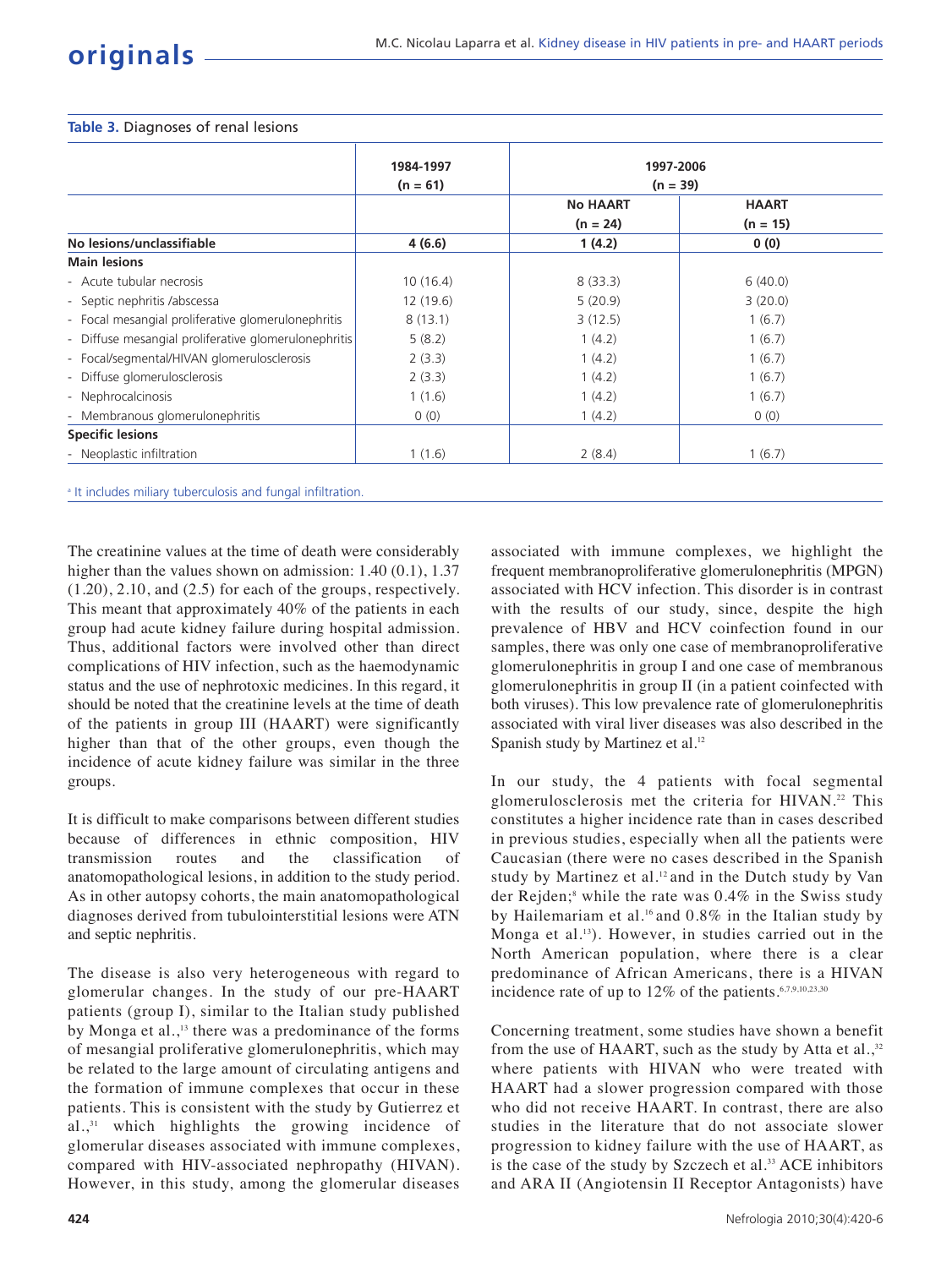been shown to decrease proteinuria and progression to kidney failure. In the study by Wei et al., $34$  the patients with HIVAN who received fosinopril had a stable renal function, while those patients who were not treated with fosinopril had to undergo haemodialysis. The results of the study by Smith et al., $35$  where corticosteroids were administered to 20 patients with HIVAN, show that 17 of them improved considerably, although relapse occurred after discontinuation of the therapy. In addition, 6 patients developed infectious complications. In this context, this means that currently this treatment is contraindicated or at least questioned. In our case, of the 4 patients with HIVAN only one presented the typical progression with proteinuria and renal function impairment. This patient received HAART (zidovudine, lamivudine and saquinavir), corticosteroids and ACE inhibitors, resulting in a slowing of the progression to the terminal stage of the disease.

Nephrocalcinosis, a common finding in patients with HIV that has been associated with treating patients with amphotericin  $B<sup>24</sup>$  and with the infection caused by *Pneumocystis jirovecii*, <sup>25</sup> was rare in our study, with rates ranging between 1.6% and 6.7 %.

The results of this study provide important and unique information about the spectrum of kidney disease in patients with HIV, since they have not been selected for the presence of kidney disease. In addition, this study constitutes one of the most extensive renal anatomopathological studies published so far, which includes patients treated with HAART and those untreated. The study's limitations include a lack of information about abnormalities in the urinalysis in most patients, as well as the fact that renal function was assessed according to creatinine levels, following the same methodology of the previous study.<sup>17</sup> It should be noted that it was not possible to carry out an immunofluorescence study, while the diagnosis was made only by means of direct view, using optical microscopy together with the previously described staining methods. This has prevented the best classification of glomerulonephritis, especially mesangial, found in our study. However, the advantage of autopsy studies is that more tissue is available than on guided biopsies, which allow for the diagnosis of early-stage kidney diseases. It should be remembered that, as previously noted in our study, there is a predominance of tubulointerstitial disease.

According to our results, there are some possible differences between patients treated with HAART and those untreated, especially with regard to a possible increased interstitial disease. Similarly, the number of cases of acute tubular necrosis could be higher in these patients, which may be related to renal damage attributed to other causes, especially the patients' haemodynamic

status and the nephrotoxic medicines administered prior to death.

Finally, it is important to note that there is a significant change in the causes of death in patients with HIV, with a decrease in opportunist and non-opportunist infections and an increase of deaths caused by liver diseases and neoplasias. In addition, the average age at the time of death is significantly higher in the current stage. These results are consistent with our previous study on the progression of the causes of death in patients with HIV and with other studies published in different countries.<sup>26-29</sup>

According to our data, we can say that people with HIV have a high susceptibility to the development of renal damage, especially tubulointerstitial, which is favoured both by general factors and virus-specific factors. In this study, we outline some possible differences between patients treated with HAART and those untreated, particularly in relation to a possible increased interstitial disease in those treated with HAART. This could be influenced by the advanced age of the patients in group III, and the fact that they have a longer survival and a slower time of progression of HIV. On the other hand, the number of cases of acute tubular necrosis could be higher in these patients, where – in addition to HAART, the age at the time of death and the time of progression of HIV – we should consider other causes, in particular the patients' haemodynamic situation and the nephrotoxic medicines administered prior to death. The special characteristics of the patients who were included in this study, their critical status at the time of death, the volume depletion and the use of potentially nephrotoxic medicines could constitute factors that would favour tubular damage. This is why anatomopathological studies need to be carried out in patients treated with HAART who are in a stable condition, so as to assess the real impact of these treatments on the occurrence of renal lesions.

# **REFERENCES**

- 1. Röling J, Schmid H, Fischereder M, Draenert R, Goebel FD. HIVassociated renal diseases and highly active antiretroviral therapyinduced nephropathy. Clin Infect Dis 2006;15;42(10):1488-95.
- 2. Fine DM, Atta MG. Kidney disease in the HIV-infected patient. AIDS Patient Care STDS 2007;21(11):813-24.
- 3. De Silva TI, Post FA, Griffin MD, Dockrell DH. HIV-1 infection and the kidney: an evolving challenge in HIV medicine. Mayo Clin Proc 2007;82(9):1103-16.
- 4. Berns JS, Kasbekar N. Highly active antiretroviral therapy and the kidney: an update on antiretroviral medications for nephrologists. Clin J Am Soc Nephrol 2006;1(1):117-29.
- 5. Valle R, Haragsim L. Nephrotoxicity as a complication of antiretroviral therapy. Adv Chronic Kidney Dis 2006;13(3):314-9.
- 6. Pardo V, Meneses R, Ossa L, Jaffe DJ, Strauss J, Roth D, et al. AIDS related glomerulopathy: occurrence in specific risk groups. Kidney